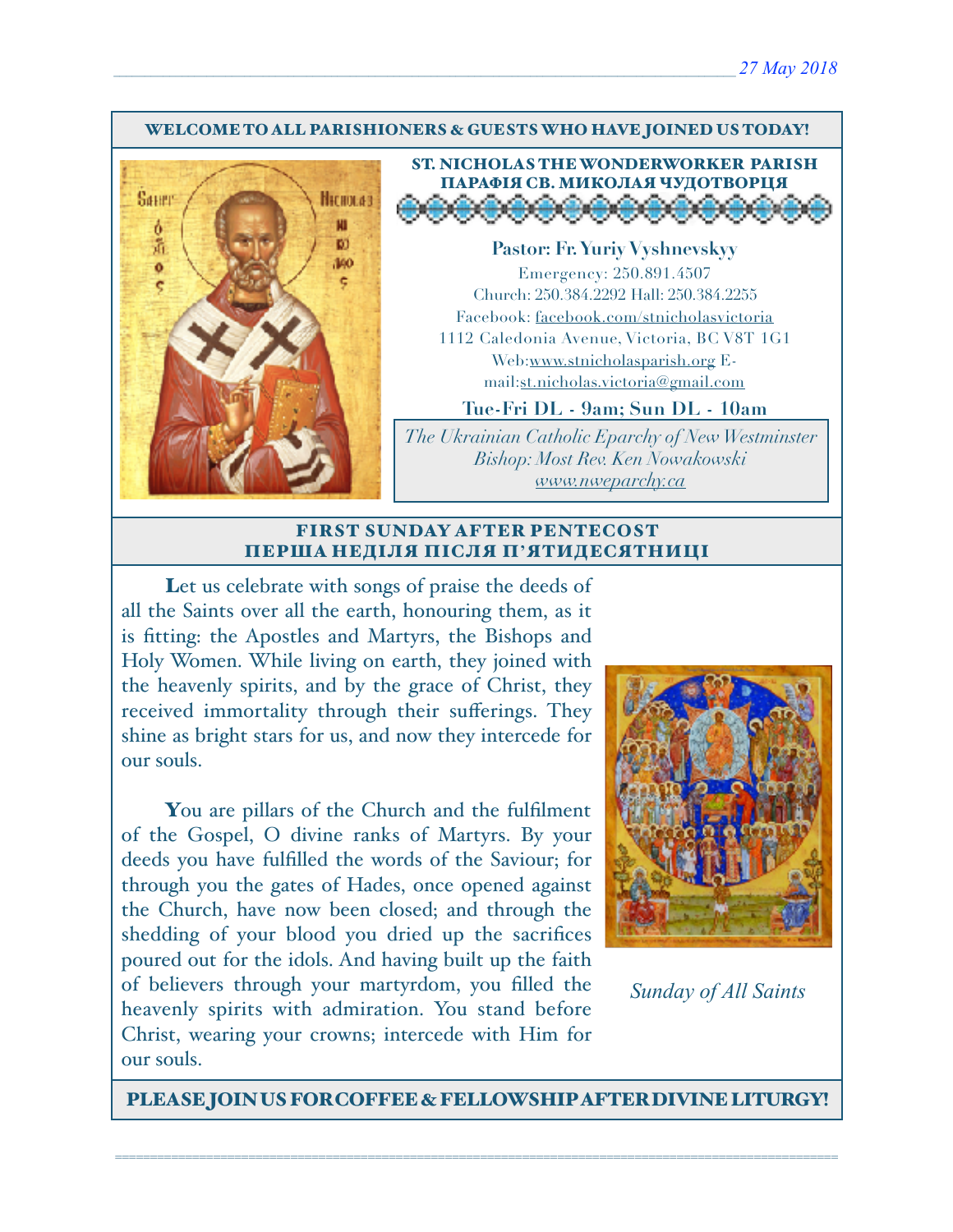| <b>SUNDAY HYMNS</b>                                                                                                                                                                                                                                        |                                                                                                                                                                    |                                                                         |                                                              |                       |                          |  |
|------------------------------------------------------------------------------------------------------------------------------------------------------------------------------------------------------------------------------------------------------------|--------------------------------------------------------------------------------------------------------------------------------------------------------------------|-------------------------------------------------------------------------|--------------------------------------------------------------|-----------------------|--------------------------|--|
| <b>OPENING HYMN</b>                                                                                                                                                                                                                                        |                                                                                                                                                                    | Маріє, Діво Благословенна / O Virgin Mary, Our Blessed Lady pg. 346-347 |                                                              |                       |                          |  |
| <b>COMMUNION HYMN</b>                                                                                                                                                                                                                                      |                                                                                                                                                                    | Пренебесна, Пречудесна / О Most Holy and Most Wondrous pg. 374-375      |                                                              |                       |                          |  |
| <b>CLOSING HYMN</b>                                                                                                                                                                                                                                        |                                                                                                                                                                    | О Спомагай Нас / Always Protect Us pg. 364-366                          |                                                              |                       |                          |  |
| Please join us today in singing our Sunday hymns!                                                                                                                                                                                                          |                                                                                                                                                                    |                                                                         |                                                              |                       |                          |  |
| <b>SUNDAY &amp; DAILY SCHEDULE</b>                                                                                                                                                                                                                         |                                                                                                                                                                    |                                                                         |                                                              |                       |                          |  |
| SUNDAY, May 27                                                                                                                                                                                                                                             |                                                                                                                                                                    | Divine Liturgy - for the Parishioners of St Nicholas Parish             |                                                              | 10:00 AM              |                          |  |
| <b>MONDAY, May 28</b>                                                                                                                                                                                                                                      |                                                                                                                                                                    |                                                                         | <b>NO SERVICESS</b>                                          |                       |                          |  |
| TUESDAY, May 29                                                                                                                                                                                                                                            |                                                                                                                                                                    |                                                                         | Divine Liturgy of St. John Chrysostom                        |                       | 9:00 AM                  |  |
| <b>WEDNESDAY, May 30</b>                                                                                                                                                                                                                                   |                                                                                                                                                                    |                                                                         | Divine Liturgy of St. John Chrysostom                        |                       | 9:00 AM                  |  |
| THURSDAY, May 31                                                                                                                                                                                                                                           |                                                                                                                                                                    |                                                                         | Divine Liturgy of St. John Chrysostom                        |                       | 9:00 AM                  |  |
| FRIDAY, June 1                                                                                                                                                                                                                                             |                                                                                                                                                                    | Divine Liturgy of St. John Chrysostom                                   |                                                              |                       | 9:00 AM                  |  |
| SATURDAY, June 2                                                                                                                                                                                                                                           |                                                                                                                                                                    | <b>NO SERVICESS</b>                                                     |                                                              |                       |                          |  |
| SUNDAY, June 3                                                                                                                                                                                                                                             |                                                                                                                                                                    |                                                                         | Divine Liturgy - for the Parishioners of St Nicholas Parish  |                       | 10:00 AM                 |  |
| Please Note: to request a Divine Liturgy for a special intention, please see Fr. Yuriy to arrange for it!                                                                                                                                                  |                                                                                                                                                                    |                                                                         |                                                              |                       |                          |  |
| <b>SUNDAY EPISTLE READERS</b>                                                                                                                                                                                                                              |                                                                                                                                                                    |                                                                         |                                                              |                       |                          |  |
| <b>DATE</b>                                                                                                                                                                                                                                                | <b>READING</b>                                                                                                                                                     |                                                                         | <b>UKRAINIAN</b><br><b>ENGLISH</b>                           |                       |                          |  |
| SUNDAY, May 27                                                                                                                                                                                                                                             | Heb. 11:33-12:2                                                                                                                                                    |                                                                         | Motria Koropecky                                             | <b>Rita Vanderven</b> |                          |  |
| SUNDAY, June 3                                                                                                                                                                                                                                             | Rm. 2: 10-16                                                                                                                                                       |                                                                         | Darryl Huculak<br>Yuliya Pelekhata                           |                       |                          |  |
| SUNDAY, June 10                                                                                                                                                                                                                                            | Rm. 5: 1-10                                                                                                                                                        | Dmytro Maksymiv                                                         |                                                              |                       | Graciela Spaciuk-Schwarz |  |
| SUNDAY, June 17                                                                                                                                                                                                                                            | Rm. 6: 18-23                                                                                                                                                       | Glikeria Iwanuck                                                        |                                                              | William Vanderven     |                          |  |
| Thank you, Epistle readers, for your service in proclaiming God's Word!                                                                                                                                                                                    |                                                                                                                                                                    |                                                                         |                                                              |                       |                          |  |
| <b>2018 PARISH COUNCIL EXECUTIVE</b>                                                                                                                                                                                                                       |                                                                                                                                                                    |                                                                         | <b>PASTORAL MINISTRY &amp; HOLY MYSTERIES</b>                |                       |                          |  |
| SECRETARYRichard DeMerchant - 250.893.3484<br>TREASURERWilliam Vanderven - 250.478.1458                                                                                                                                                                    |                                                                                                                                                                    |                                                                         | CONFESSIONS1/2 hour before Liturgy<br>BAPTISMSby appointment |                       |                          |  |
| FINANCIAL SECRETARYDavid Newberry - 250.598.8197<br>FUNDRAISING/HALL RENTALRobert Herchak - 250.386.7872<br>MAINTENANCEMurray Chapman - 250.658.4769<br>LITURGICAL COMMITTEEMotria Koropecky - 250.658.3051<br>MEMBER AT LARGECindy Lazaruk - 778.677.9072 | MARRIAGESsix months notice should<br>be given to the parish priest, and he should be<br>contacted before any other arrangements are made<br>FUNERALSby appointment |                                                                         |                                                              |                       |                          |  |
| <b>Bequests &amp; Wills:</b> Leaving a bequeath is a process of giving a donation through your will. It is<br>originally a distribution from your estate to a charitable crossization through your last will and testament. It                             |                                                                                                                                                                    |                                                                         |                                                              |                       |                          |  |

simply a distribution from your estate to a charitable organization through your last will and testament. It can be as small or as large a donation as you wish. It is important that you talk to your lawyer about the process. In your kindness please remember St Nicholas the Wonderworker Ukrainian Catholic Church in your bequeath and will. If anyone wishes to make such a bequeath in their will, the following clause may be included or added to a will: "I give, devise, and bequeath to St Nicholas the Wonderworker Ukrainian Catholic Parish - 1112 Caledonia Avenue, Victoria BC, V8T 1G1, the sum of \$ \_\_\_\_\_ (or \_\_\_\_% of my estate), to be used for the benefit of the parish and it's pastoral activities."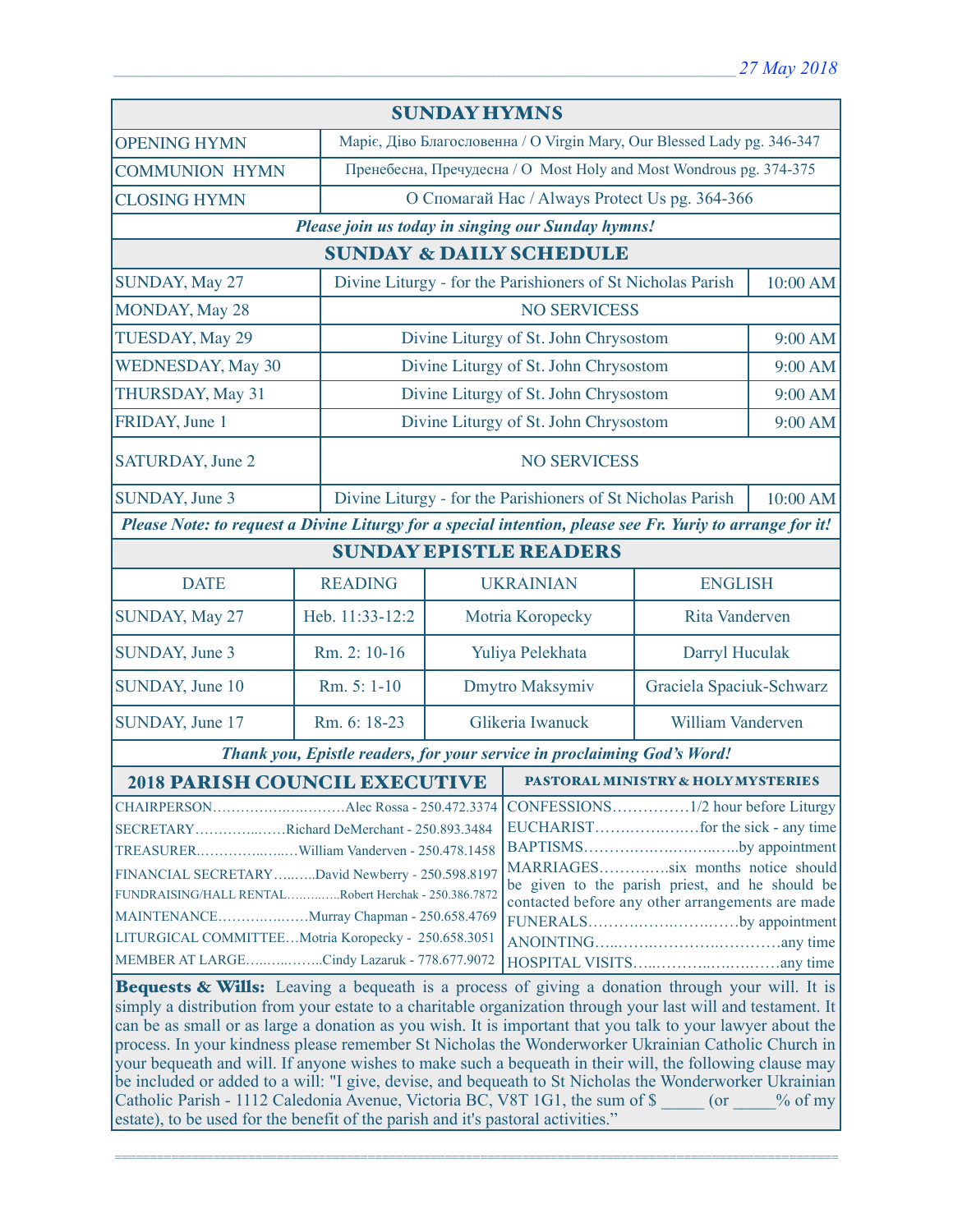# **Vibrant Parish Prayer**

**O** God, Creator of Heaven and Earth! Because of your indescribable love for us, you sent your Only-Begotten Son, Our Lord and Saviour, Jesus Christ - The Way, The Truth, and The Life and our Salvation. In His name, we turn to You. Strengthen our hearts and minds in Christian love and in unity of purpose as we strive to build a Vibrant Parish. Give us the grace to model our lives according to the Word of God. Instill in us the desire to pray and to celebrate the Holy Mysteries as one Christian Family in our Parish Community. Inspire us to follow Your great command to be a servant to the less fortunate among us! Grant this, O Lord, through the mercies and love for mankind of Your Only-Begotten Son with whom You are blessed, together with Your All-Holy, Good and Life-Giving Spirit, now and forever and ever. Amen!



# **St. Nicholas Parish**

**A Place To Encounter The Living Christ** Through the word, the Holy Mysteries & Prayer, Serving One's Neighbor, Leadership Fostering & Serving Unity and Missionary Spirit (His Beatitude Sviatoslav)



## **Молитва Живої Парафії**

**Г**осподи Ісусе Христе, Пастирю Добрий, як колись Ти пригорнув заблуканих овечок, щоб вони пізнали Твій голос і були Твоїм стадом, так і сьогодні глянь ласкаво з небесних висот на нашу парафію та зішли на неї Твого Святого Духа, щоб вона була місцем пізнання радості Доброї Новини. Скріплюй нас Твоєю присутністю та єднай нас кожночасно в молитві. Даруй нам духа служіння ближньому, щоб у нашій парафії кожний міг зустріти Тебе, милостивого Бога. Благослови наш духовний провід Твоєю мудрістю і дай, щоб ніхто з нас не шкодував ні часу, ні талантів, ні матеріальних дібр для розбудови Твого царства. Єднай нас у мирі та злагоді, щоб ми були Твоєю спільнотою любові. Всели в нас місійного духа, щоб ми стали тим світилом євангельського слова, молитви і добрих діл, що кличе кожного до участі в Божественному житті, щоб славилося, Спасе, Твоє Ім'я з безначальним Твоїм Отцем та пресвятим, благим і животворящим Твоїм Духом нині, і повсякчас, і на віки віків. Амінь.

# DIVINE LITURGY PROPERS

*The Divine Liturgy - An Anthology for Worship: Liturgy - pg. 270-318; propers - pg. 576 The Liturgy prescribed for today is that of St. John Chrysostom.* 

**Troparion, Tone 8:** You came down from on high, O Merciful One,\* and accepted three days of burial\* to free us from our sufferings.\* O Lord, our life and our resurrection,\* glory be to You!

**Troparion, Tone 4:** Clothed as in purple and fine linen\* with the blood of Your martyrs throughout the world,\* Your Church cries out to You through them, O Christ God:\* send down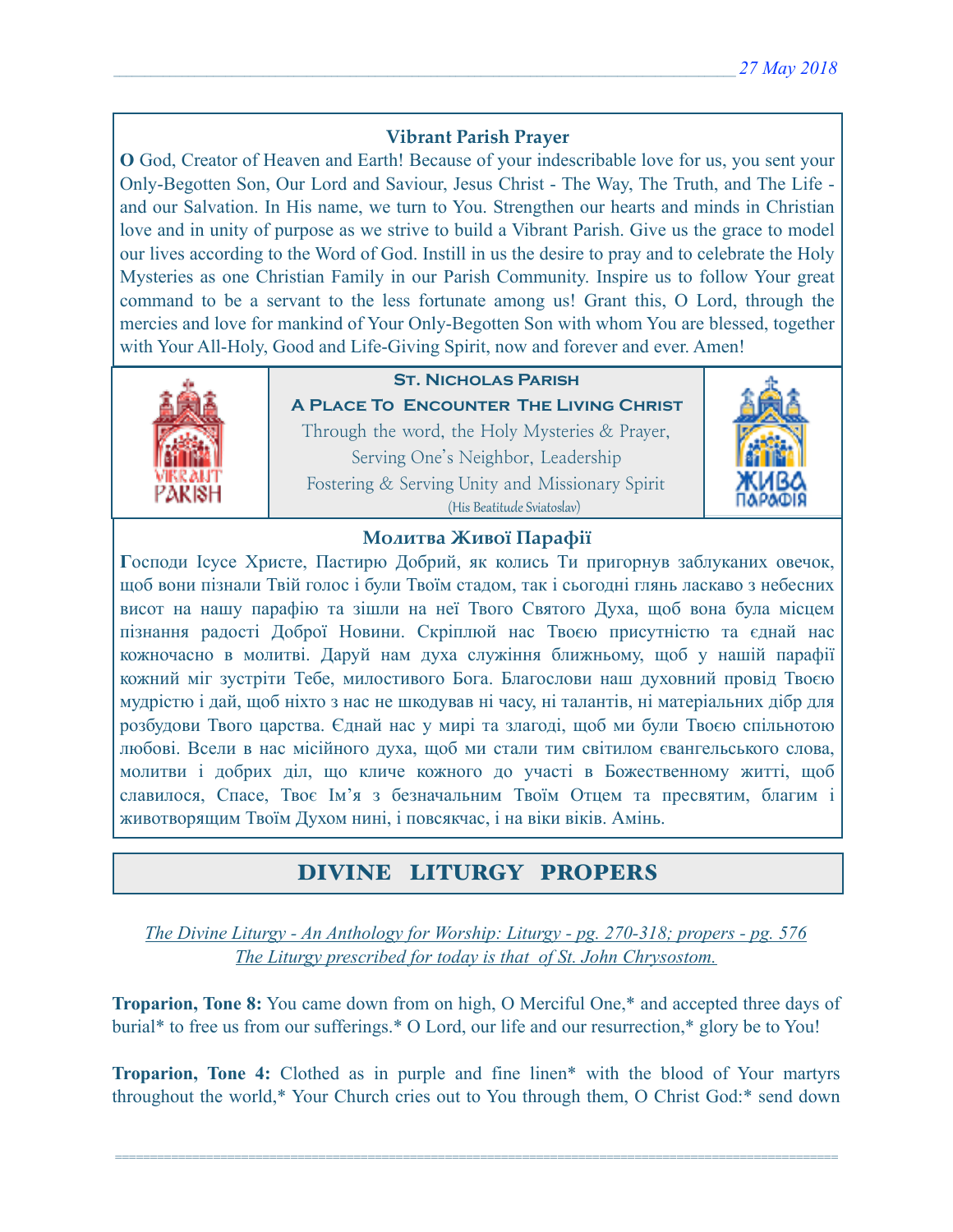Your loving-kindness on Your people;\* grant peace to Your community,\* and to our souls great mercy.

**Glory: Now: Kontakion, Tone 8:** O Lord, Master of nature,\* the world offers You the godly martyrs as the first-fruits of nature.\* By their supplications, through the Mother of God,\* preserve Your Church and Your people in profound peace,\* O most merciful One.

**Prokeimenon, Tone 8:** Pray and give thanks to the Lord our God. *Verse:* In Judea God is known; His name is great in Israel.

**Epistle - Heb. 11:33-12:2 - A Reading from the Letter of Saint Apostle Paul to Hebrews:** Brothers and sisters, the saints through faith conquered kingdoms, administered justice, obtained promises, shut the mouths of lions, quenched raging fire, escaped the edge of the sword, won strength out of weakness, became mighty in war, put foreign armies to flight. Women received their dead by resurrection. Others were tortured, refusing to accept release, in order to obtain a better resurrection. Others suffered mocking and flogging, and even chains and imprisonment. They were stoned to death, they were sawn in two, they were killed by the sword; they went about in skins of sheep and goats, destitute, persecuted, tormented - of whom the world was not worthy. They wandered in deserts and mountains, and in caves and holes in the ground. Yet all these, though they were commended for their faith, did not receive what was promised, since God had provided something better so that they would not, without us, be made perfect. Therefore, since we are surrounded by so great a cloud of witnesses, let us also lay aside every weight and the sin that clings so closely, and let us run with perseverance the race that is set before us, looking to Jesus the pioneer and perfecter of our faith, who for the sake of the joy that was set before him endured the cross, disregarding its shame, and has taken his seat at the right hand of the throne of God.

**Alleluia, Tone 4:** *Verse:* The just cried out and the Lord heard them, and delivered them out of their afflictions. *Verse:* The afflictions of the just are many, and out of them all will the Lord deliver them.

**Gospel - Matthew 10:32-33; 37-38; 19:27-30 -** The Lord said to his disciples: "Everyone who acknowledges me before others I will acknowledge before my heavenly Father. But whoever denies me before others, I will deny before my heavenly Father. Whoever loves father or mother more than me is not worthy of me, and whoever loves son or daughter more than me is not worthy of me; and whoever does not take up his cross and follow after me is not worthy of me." Then Peter said to him in reply, "We have given up everything and followed you. What will there be for us?" Jesus said to them, "Amen, I say to you that you who have followed me, in the new age, when the Son of Man is seated on his throne of glory, will yourselves sit on twelve thrones, judging the twelve tribes of Israel. And everyone who has given up houses or brothers or sisters or father or mother or children or lands for the sake of my name will receive a hundred times more, and will inherit eternal life. But many who are first will be last, and the last will be first."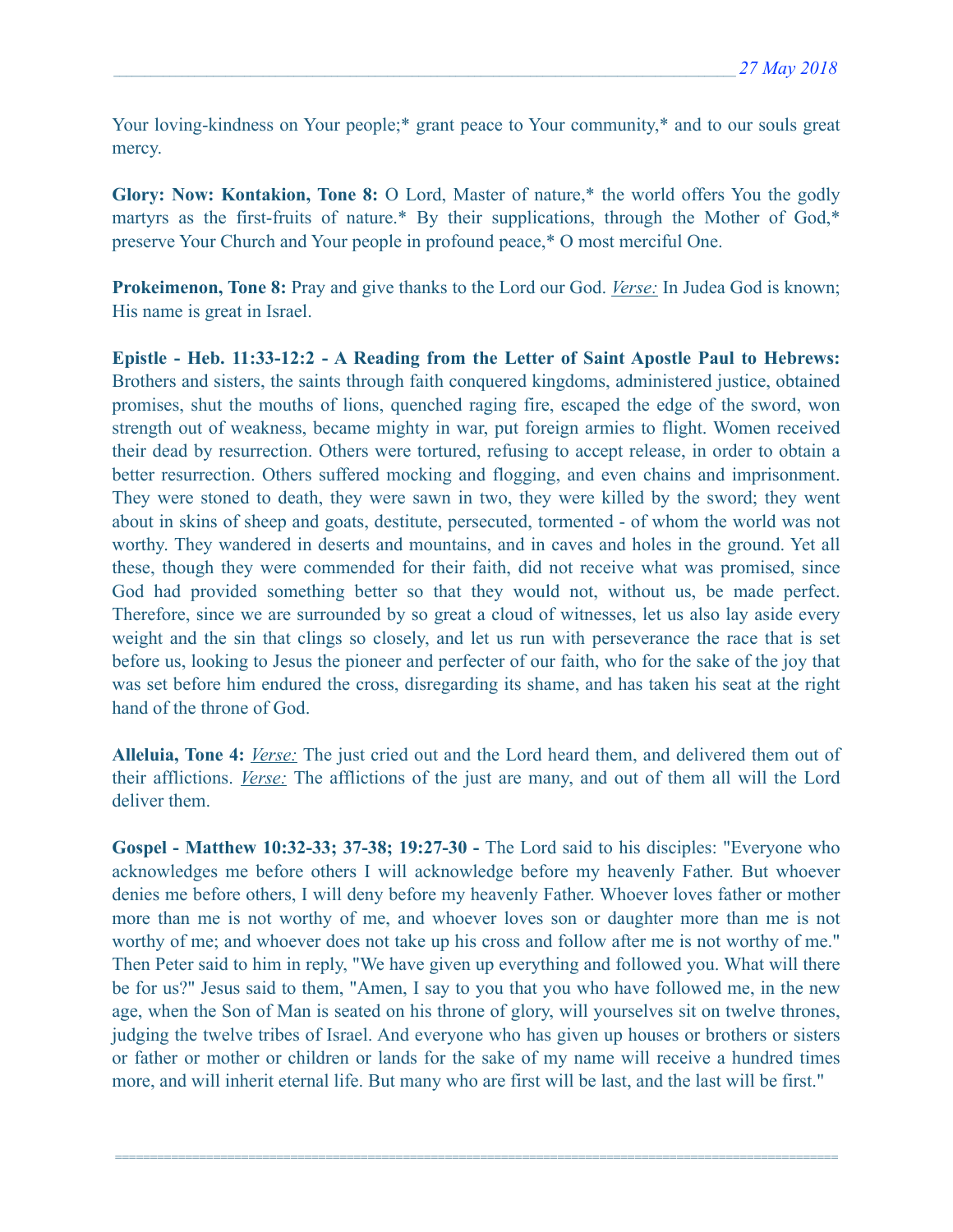**Communion Hymn:** Praise the Lord from the heavens;\* praise Him in the highest.\* Rejoice in the Lord, O you just;\* praise befits the righteous. Alleluia, alleluia,\* alleluia.

**Prayer After Holy Communion:** Having been made worthy to partake in a mystical way of Your immaculate Body and precious Blood, O Christ our God, I acclaim and bless, worship and glorify You, and proclaim the greatness of Your saving acts, now and for ever and ever. Amen. *(more Prayers After Holy Communion on pg. 324-326 in the Anthology book).* 

## $\left| \diamond \right| \diamond \left| \diamond \right|$

**Тропар, глас 8:** З висоти зійшов Ти, Милосердний,\* і триденне погребення прийняв Ти,\* щоб нас звільнити від страждань.\* Життя і воскресіння наше,\*Господи, слава Тобі.

**Тропар, глас 4:** У всьому світі мучеників твоїх кров'ю,\* як багряницею і виссоном,\* церква твоя прикрасилася\* і через них воскликує тобі, Христе Боже:\* Людям твоїм щедроти твої зішли,\* мир громаді твоїй даруй\* і душам нашим велику милість.

**Слава: І нині: Кондак, глас 8:** Як початки єства насадителеві творіння\* вселенна приносить тобі, Господи, богоносних мучеників.\* Їх молитвами в мирі глибокому церкву твою, громаду твою,\* Богородиці ради, збережи,\* Многомилостивий.

**Прокімен, глас 8:** Помоліться і хвалу віддайте\* Господеві, Богу нашому. *Стих:* Відомий Бог у Юдеї, в Ізраїлі велике ім'я Його.

**Апостол - Євр. 11:33-12:2 - До Євреїв друге послання Святого Апостола Павла читання:** Браття і сестри, всі святі вірою підбили царства, чинили справедливість, обітниць осягнули, загородили пащі левам, силу вогню гасили, вістря меча уникали, ставали сильні, бувши недолугі, на війні проявили мужність, наскоки чужинців відбивали. Жінки діставали назад своїх померлих, які воскресали. Інші загинули в муках, відкинувши визволення, щоб осягнути ліпше воскресіння. Інші наруг і бичів зазнали та ще й кайданів і в'язниці; їх каменовано, розрізувано пилою, брано на допити; вони вмирали, мечем забиті; тинялися в овечих та козячих шкурах, збідовані, гноблені, кривджені; вони, яких світ був невартий, блукали пустинями, горами, печерами та земними вертепами. І всі вони, дарма що мали добре засвідчення вірою, не одержали обіцяного, бо Бог зберіг нам щось краще, щоб вони не без нас осягли досконалість. Тому і ми, маючи навколо себе таку велику хмару свідків, відкиньмо всякий тягар і гріх, що так легко обмотує, і біжімо витривало до змагання, що призначене нам, вдивляючися пильно в Ісуса, засновника й завершителя віри, який, замість радости, що перед ним була, витерпів хрест, на сором не звертаючи уваги, і який возсів праворуч Божого престолу.

**Алилуя, глас 4:** *Стих:* Візвали праведні, і Господь вислухав їх, і від усіх скорбот їх ізбавив їх. *Стих:* Багато скорбот у праведних і від усіх них ізбавить їх Господь.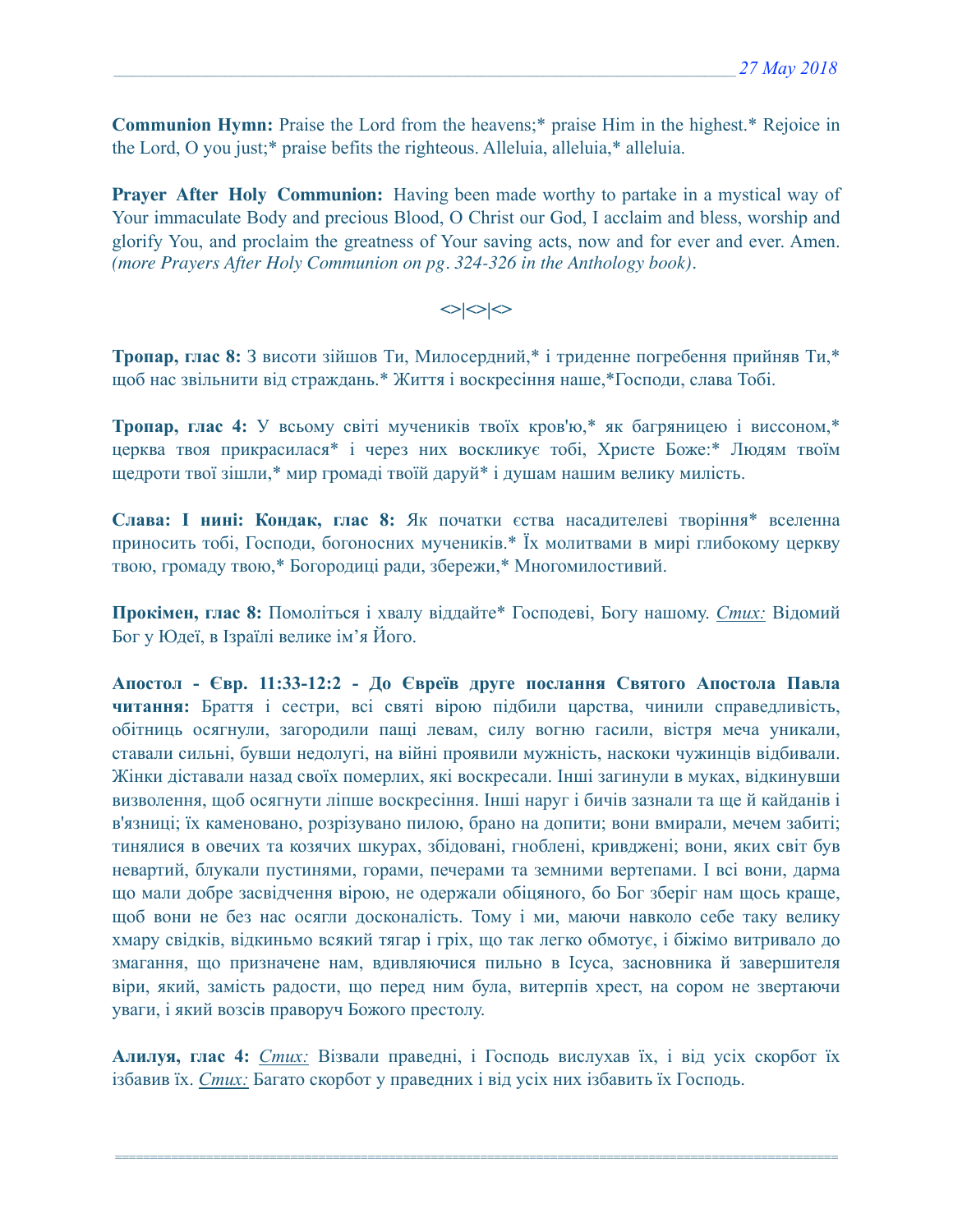**Євангеліє - Матея 10:32-33; 37-38; 19:27-30 -** Сказав Господь своїм учням: "Кожний, хто визнає мене перед людьми, того і я визнаю перед моїм Отцем небесним. Хто ж мене зречеться перед людьми, того й я зречусь перед Отцем моїм небесним. Хто любить батька або матір більше, ніж мене, той недостойний мене. І хто любить сина або дочку більше, ніж мене, той недостойний мене. Хто не бере свого хреста й не йде слідом за мною, той недостойний мене." Тоді озвався Петро і сказав до нього: "Ось ми покинули все й пішли за тобою; що будемо за те мати?" Ісус відповів їм: "Істинно кажу вам: Ви, що пішли за мною: як новий світ настане, коли Син Чоловічий сяде на престолі своєї слави, сидітимете й ви на дванадцятьох престолах, щоб судити дванадцять поколінь Ізраїля. І кожний, хто задля імени мого покине дім, братів, сестер, батька, матір, жінку, дітей, поля, в сто раз більше одержить і життя вічне матиме в спадщину. Багато з перших будуть останніми, а останні – першими."

**Причасний:** Хваліте Господа з небес,\* хваліте Його на висотах. Радуйтеся, праведні, у Господі,\* правим належить похвала. Алилуя, aлилуя, aлилуя!

**Молитва По Святім Причастю:** Таїнственно удостоївшись бути причасником Твого пречистого тіла і чесної крови, Христе Боже, оспівую і благословлю, поклоняюся, і славлю, і величаю спасіння Твої, Господи, нині і повсякчас, і на віки вічні. Амінь. *(більше Молитов По Святім Причастю на ст. 80-87 в маленькій книжечці "Божественна Літургія")*.

# ANNOUNCEMENTS

- ✦**SUNDAY PRESENTATION AND MORE:** Please join us for a presentation on **Sunday, May 27** - *"Byzantine Liturgy (Divine Liturgy of Eastern Catholic Church)*. The presentation will take place after Liturgy and during our fellowship time. The following **Sunday, June 3** we begin our morning service with what is called *The Liturgy of Oblation or Proskomedia* and is celebrated by the priest prior to the Divine Liturgy during which the bread and wine are prepared for the Eucharist. The Proskomedia on that Sunday will be celebrated on the tetrapod.
- ✦**PRAYER REQUEST:** Please keep in your prayers GORD HRYHORYSHEN, CORNELL BABIE and other members of our parish, our family and friends who are ailing, in hospitals, nursing homes and those who are not able to join actively in their community.
- ✦**HAPPY BIRTHDAY** to all those who celebrated their birthdays this past week. May the Lord Our God continue to bless you abundantly and the Holy Mother of God protects you at all times. Многая Літа!
- ✦**AUTOMATED EXTERNAL DEFIBRILLATOR (AED)** We are seeking donations, or sponsors, who would be willing to help St. Nicholas Parish purchase an **Automated external**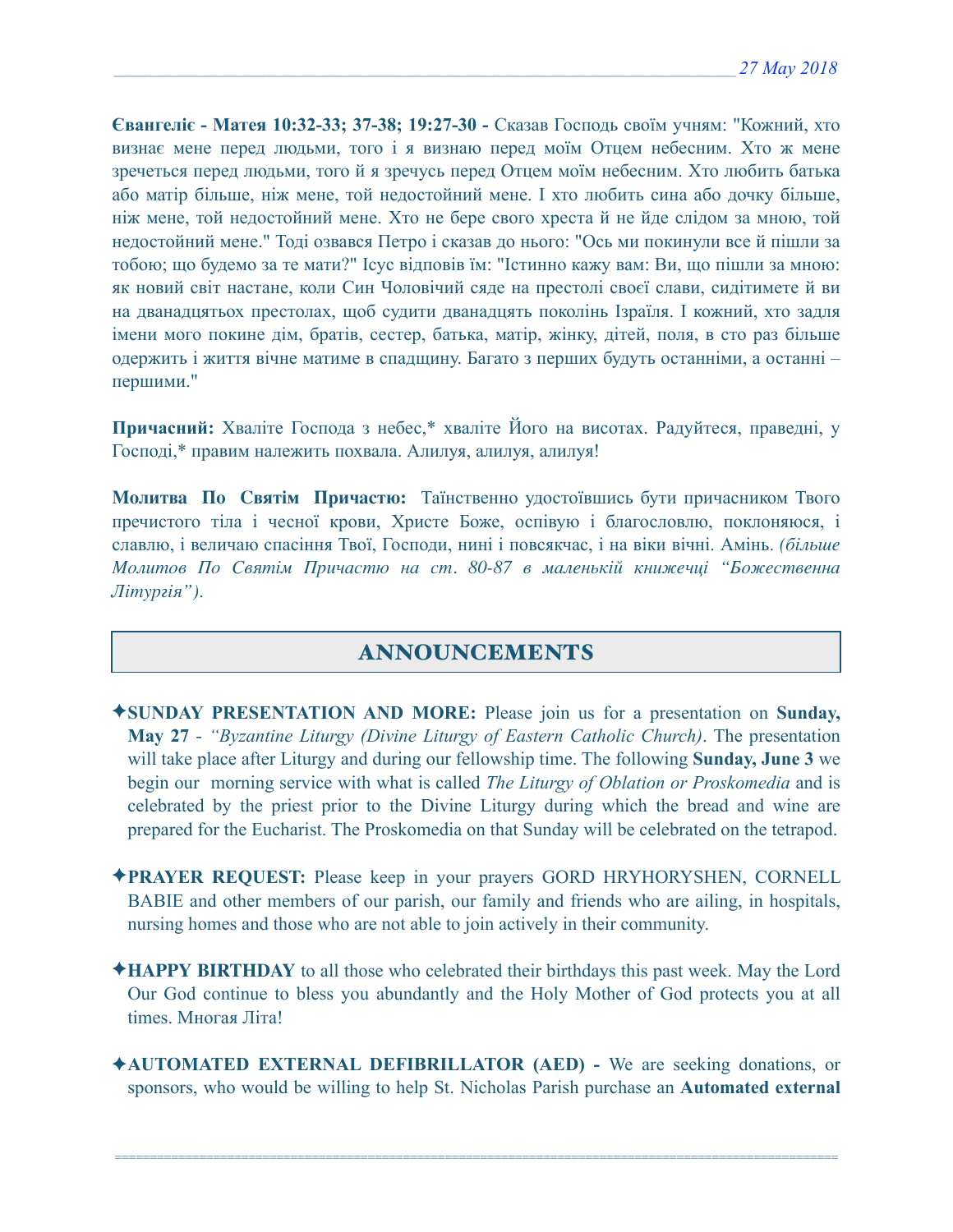**defibrillator (AED).** Did you know that sudden cardiac arrest is a major public health problem and effects an estimated 500 000 people every year? Sudden cardiac arrest is a condition in which the heart suddenly and unexpectedly stops beating. Using an automated external defibrillator or AED on a person who is having sudden cardiac arrest may save the person's life. AEDs are designed to be simple to use in any location. AED is a small, lightweight, and portable electronic device that delivers an electric shock through the chest wall of a person whose heart has stopped beating. We would like to have our own AED on site so that we can be prepared if we someone should need to be treated for sudden cardiac arrest. Our goal is to raise \$1500.00 to purchase 1 AED for the parish. Please share and contribute what you can. Help us achieve our goal for providing this important life saving tool for our parishioners and guests.

- ✦**ST. NICHOLAS BOOK STORE:** The Divine Liturgy An Anthology of Worship **\$25**; "Christ Our Pascha" Catechism of the Ukrainian Catholic Church/"Христос Наша Пасха" Катехизм Української Католицької Церкви - **\$25**; "Sing to Our God" hymn book - **\$15**; Молитовник "Прийдіте Поклонімся" - **\$10**.
- ✦**TRAVELING ICON:** Anyone interested in gracing their home with Christ The Teacher Icon can call Darlene DeMerchant at 250.727.3837.
- ✦**PARISH CALENDAR OF BIRTHDAYS & ANNIVERSARIES:** If you would like to be included in our Parish Calendar of Birthday and Anniversary celebrations, please put date in our calendar located at the church vestibule. Each week, we will list the names in our parish bulletin so we can celebrate these happy occasions together!
- ✦**JOIN OUR CHOIR:** Do you enjoy singing? Please consider joining our St Nicholas Parish Choir and remember that we ALWAYS looking for new members! Contact Motria Koropecky for details at 250.658.3051.
- ✦**CATECHISM ANNOUNCEMENT:** "*And they were bringing to Him also the infants, in order that He may be touching them; but after the disciples saw it, they rebuked them. But Jesus called them to Himself and said, Let alone the little children to come to Me, and cease hindering them; for of such is the kingdom of God*." We are happy to welcome all children to our St. Nicholas The Wonderworker catechism program. Weekly classes are scheduled Sunday morning during Divine Liturgy. We want your children to learn more about their Catholic faith, sacred scripture, feast days, and religious practices and customs of the Ukrainian Catholic church. If you have any questions, please do not hesitate to contact Marian Chalifoux at 250.507.1005.
- ✦**THRIFTY'S PRE-PAID FOOD CARDS** We all have to buy groceries. Why not have 6% of it returned back to the church at no extra charge! Cards are available in \$100, \$200, and \$500 denominations. Talk to Alec after today's liturgy to pre- order your cards. We need to sell A LOT of them! We encourage you to consider purchasing them for yourselves as gifts too.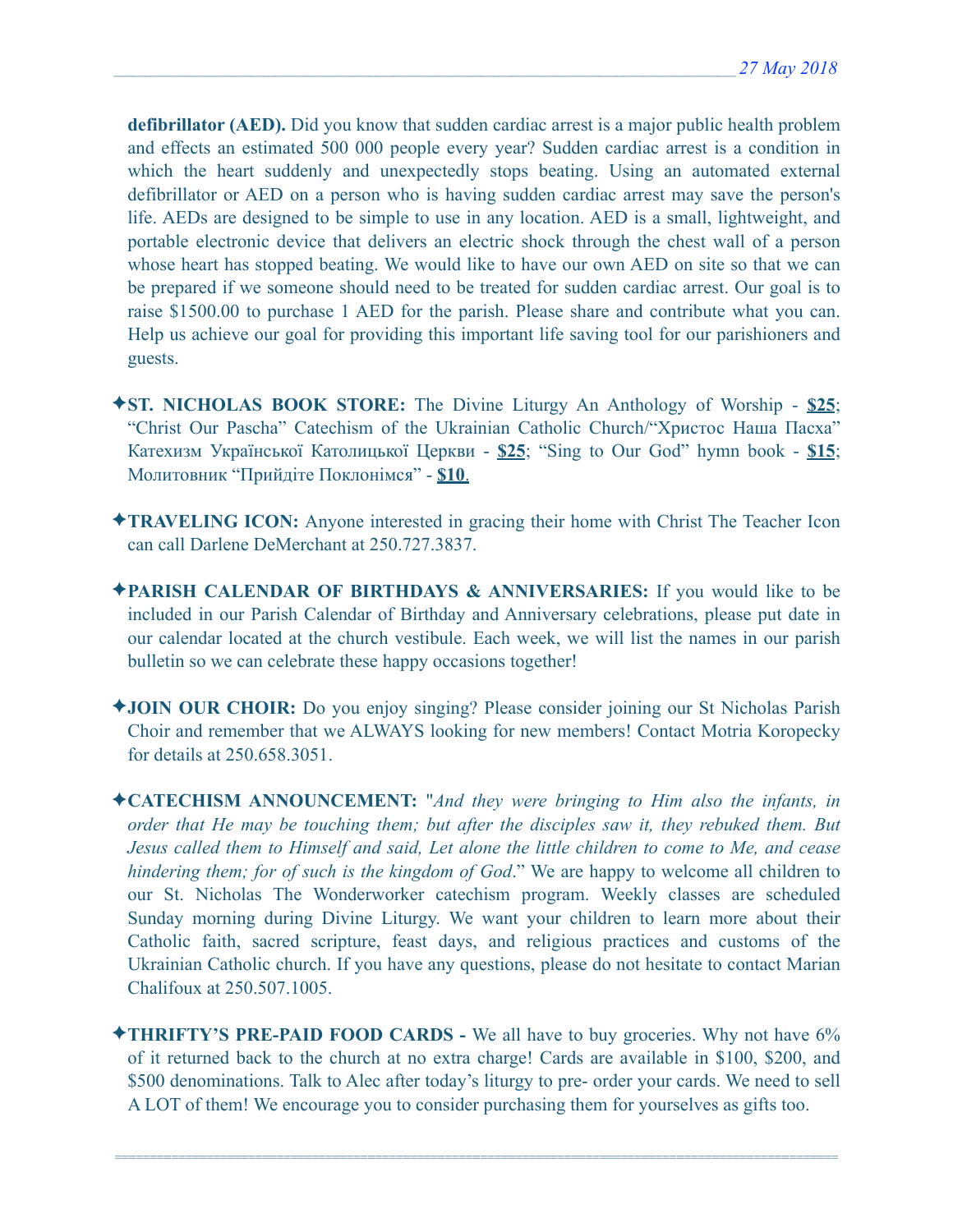- ✦**BE A STEWARD:** Have you ever wondered what more can you do to help our parish? Here are some suggestions: **Steward** of property security; **Steward** of grounds cleaning; **Steward** of cleaning church; **Steward** of church linen; **Steward** of outreach; **Steward** of caring; **Steward** of prayer; **Steward** of service. Quite often, our homebound or senior members, once active in their younger years, want to find purpose in their senior years. It's not only about doing but about "BEING" present to others. Contact Fr. Yuriy **OR** Darlene DeMerchant for more information. You will be amazed how "BEING" can make a difference.
- ✦**PARISH LIBRARY:** please visit our parish library and browse through the books on spirituality, church history, iconography, history of the Ukrainians in Canada, children's books and more… The library is located in the church vestibule. Please use a library book sign out form when borrowing a book.
- ✦**SUNDAY COFFEE VOLUNTEERS** act as hosts and serve light refreshments following the Sunday morning Divine Liturgy, providing an opportunity for the faithful to socialize with friends and visitors following their shared worship experience. We thank all of our parishioners who kind volunteer to serve refreshments. Whether you are new to the Parish, or are a longtime members, please join us for coffee.
- ✦**WE SHARE THE AIR:** Please keep it healthy and fragrant free. Someone in this area is scent-sitive. The chemicals used in scented products can make some people sick, especially those with fragrance sensitivities, asthma, allergies and other respiratory ailments. PLEASE DO NOT \*wear perfume, cologne, lotion, aftershave and other fragrances; \*USE unscented personal care products. Be Sensitive to Others. Thank you for your understanding. *St. Nicholas parish.*
- ✦**MAY 20, SUNDAY DONATIONS** Coffee: \$43.90; Vigil lights: \$21.00; Loose collection: \$67.00; Envelope collection: \$932.99; Pre-authorized donations May 13 to May 20: \$120.00; **Total: \$1,184.89**



sanctifies the faithful on their journey to the fullness of life in Christ. Through visible signs (e.g.,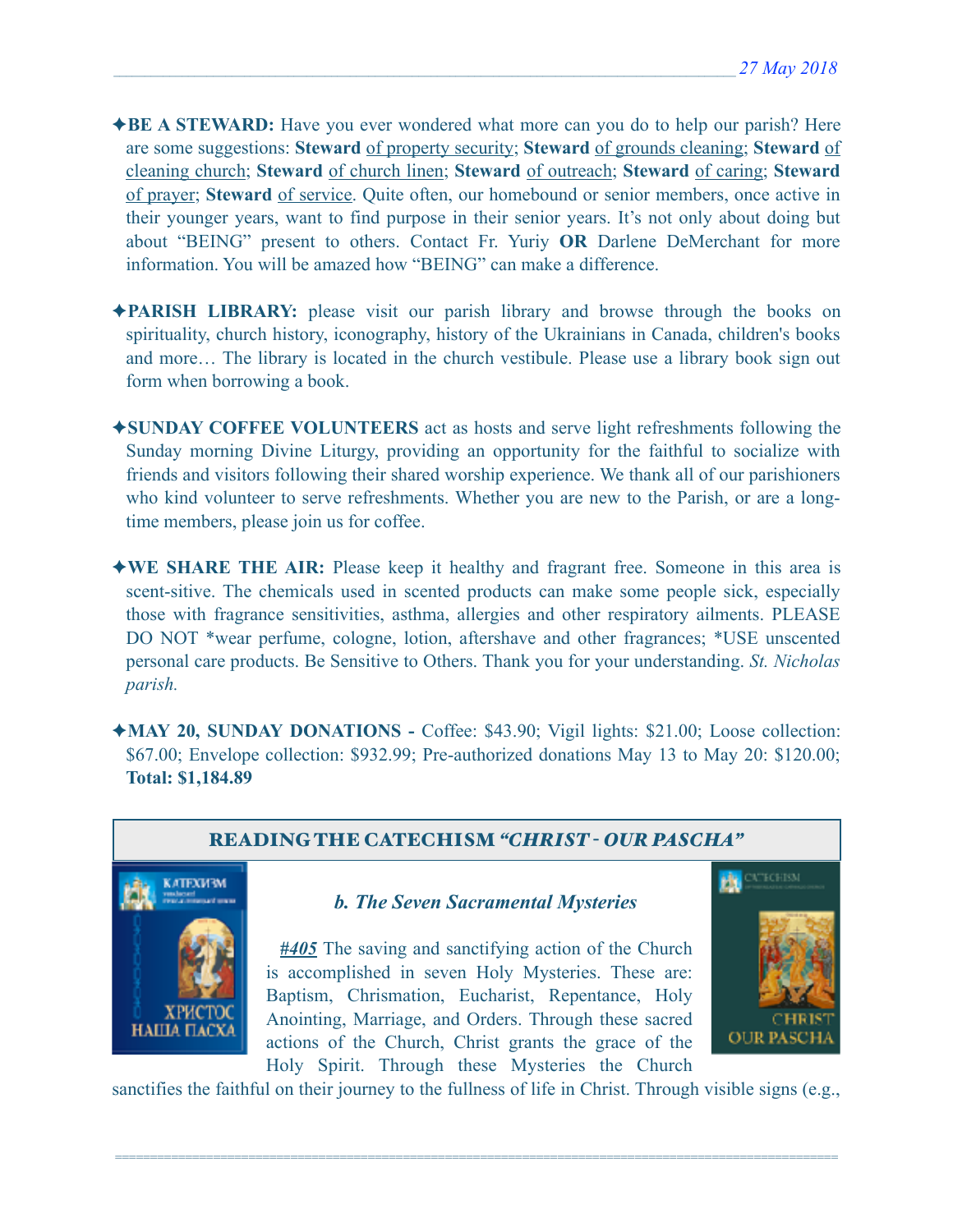water, chrism, bread and wine, the laying on of hands) Christ builds up his Church in the Holy Mysteries. In the liturgical actions of the Mysteries it is God's grace that acts, and believers enter into God's life. By participating in the visible form of a Mystery, that is, through the liturgical action, we become partakers of God's salvific action of grace. "[The unbeliever], hearing of a laver, counts it merely as water: but I behold not simply the thing which is seen, but the purification of the soul which is by the Spirit." The external form of the rite and its material expressions are vital as they signify our deification and manifest the first fruits of transfigured nature.

#### *c. The Holy Mysteries Are a Synergy of God and Human Persons*

*#406* The synergy, or joint operation, of God and human persons in the Mysteries, manifests itself as an exchange in which God discloses himself in love, grants his grace - his very life - to human persons, who receive this gift and in turn respond in love. The salvation of men and women consists precisely in their becoming capable, in Christ, of loving as Christ loved us (see Jn 13:34). In opening themselves to the gift of grace, human persons fully abandon themselves to the will of God in order to grow in faith, hope, and love, even "to the measure of the full stature of Christ" (Eph 4:13).

#### *d. The Mystical Life of the Church*

*#407* Through Baptism, Chrismation, and the Eucharist, called the Mysteries of Christian Initiation, a person becomes a member of the Body of Christ and is enabled to participate in Christ's priesthood, kingship, and prophetic mission. Through the Mysteries of Repentance and Anointing, called Mysteries of Healing, we receive both spiritual and physical healing. Through the Mysteries of Service, Priesthood and Marriage, Christians are consecrated to the service of the ecclesial community or to the domestic church.

# CAMP ST. VOLODYMYR - August 19-26, 2018

 Start planning your summer holidays now! Come join us to celebrate our 34th year of camp for children in our Eparchy! Camp St. Volodymyr is a great place to be physically active, build self-confidence and self-esteem, develop life-long skills while reconnecting with nature and building friendships. Our camp is also a wonderful opportunity to experience God through nature and the companionship of others.

 Campers will learn about the Ukrainian language and culture along with games, hiking, sports, arts and crafts, camp fires, water activities and much more!

 If you are between the ages of 7-15 this is a summer must do! Registration is \$380. Book by July 4 to save \$50. Bus transportation is also available to and from New Westminster.